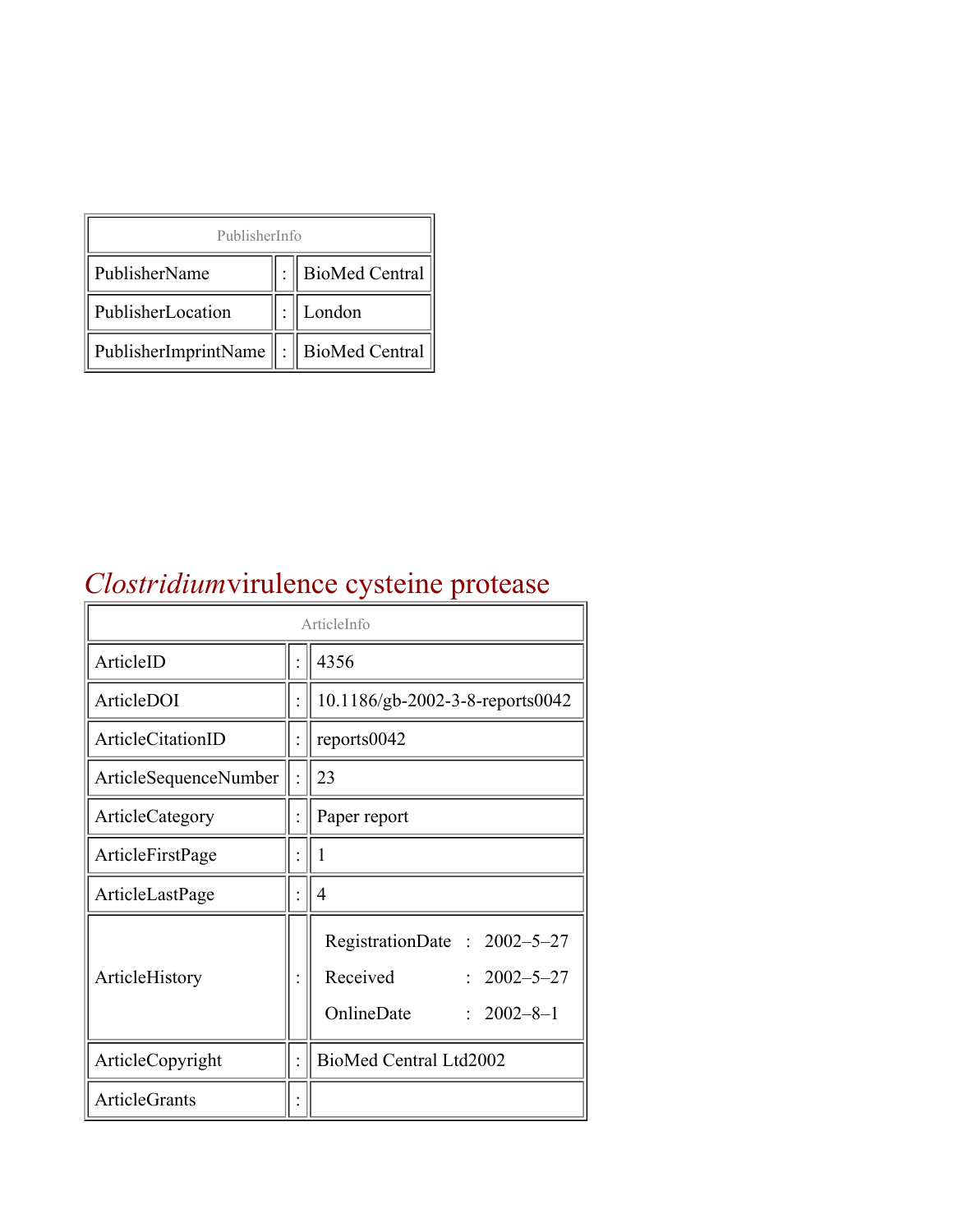#### Wim D'Haeze

#### Summary

*Clostridium perfringens* secretes a cysteine protease in a VirR/VirS-dependent manner

## Significance and context

*Clostridium perfringens* is a Gram-positive, anaerobic, food-borne pathogen that infects animals and humans. Symptoms include sudden onset of colic followed by diarrhea, fever, which is mild and short in duration, and abdominal pain. Type A strains can also contaminate wounds and cause gas gangrene in humans. *C. perfringens* is transmitted through ingestion of food that has been contaminated by soil or feces and held under conditions that permit multiplication of the organism - for instance inadequately cooked or reheated meats; the incubation period is usually 12 to 18 hours. Although *C. perfringens* infections are local, the bacterium produces extracellular toxins that cause extensive tissue destruction. It has been shown previously that the production of particular virulence factors, including, for instance, αtoxin (a phospholipase C), κ-toxin (a collagenase), protease and hemagglutinin, is controlled by the twocomponent system VirR/VirS. Using two-dimensional gel electrophoresis Shimizu *et al*. have now analyzed *C. perfringens* proteins whose secretion is dependent on the VirR/VirS system.

## Key results

Proteins present in culture supernatants of wild-type *C. perfringens* and a *virR* mutant strain were separated by two independent rounds of two-dimensional gel electrophoresis, first at pH 5-8 and second at pH 3-10. Protein spots that differed between the two strains were analyzed by matrix-assisted laser desorption ionization-time of flight (MALDI-TOF) mass spectrometry. Seven proteins, including a perfringolysin O, a cysteine protease (P4), a collagenase, a probable surface protein (P6) and two unknown proteins, were found exclusively in the wild-type strain, and eight proteins, including a probable cell-wall-binding protein, an iron-sulfur cofactor synthesis protein (N3), a ribokinase (N4), an NAD-dependent β-hydroxybutyryl-coenzyme A dehydrogenase, a fructose-biphosphate aldolase (N6), an elongation factor G, and an unknown protein, were produced exclusively by the *virR* mutant. A VirR/ VirS-dependent proteolytic activity in *C. perfringens* culture supernatants has previously been described. Indeed, the proteolytic activity found in *C. perfringens* was approximately 200-fold higher than that in the *virR* mutant culture. Because this protease activity might have affected the secreted proteins, culture supernatants were also analyzed after inhibiting protease activity with a variety of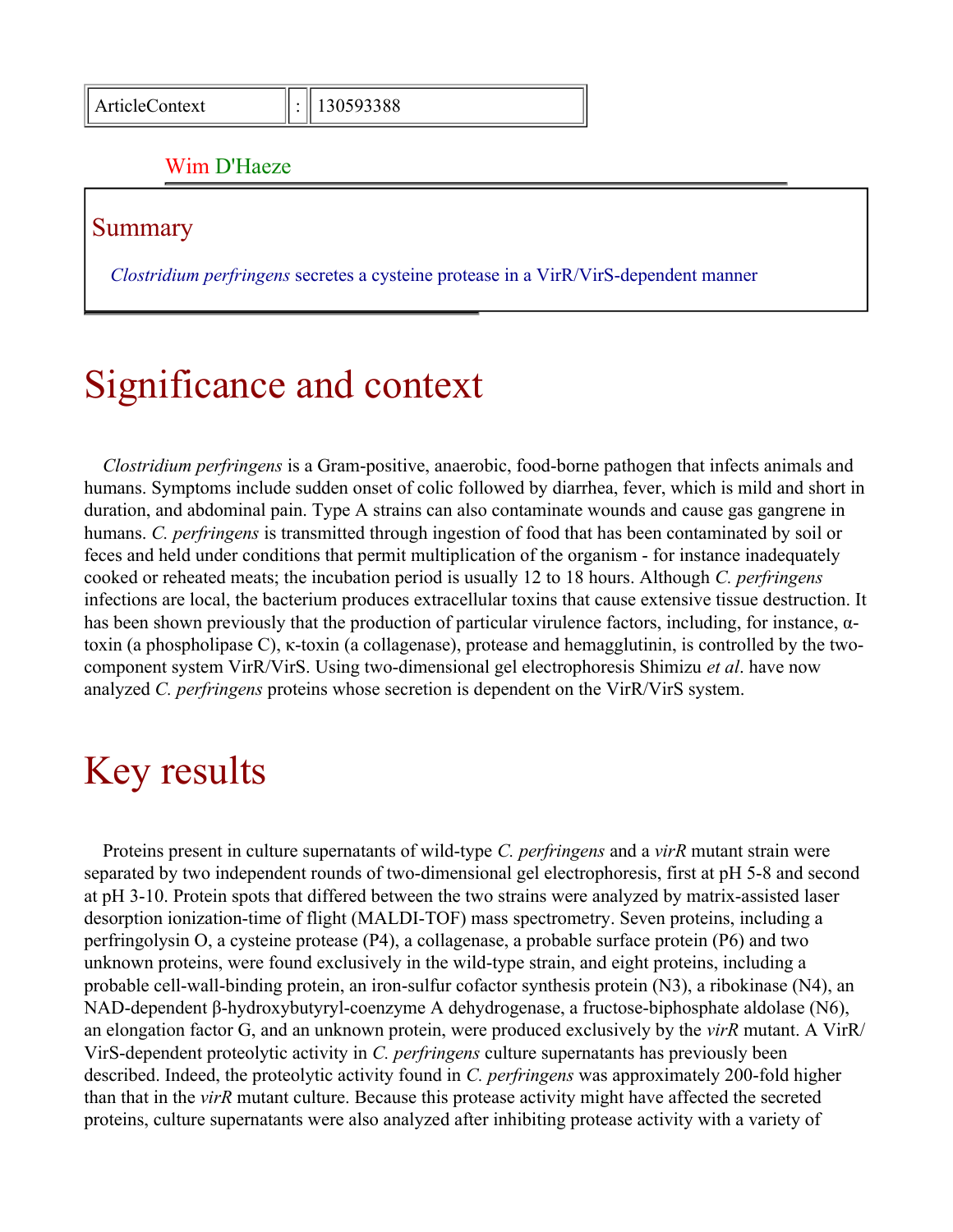protease inhibitors. This showed that the production of N3, N4 and P6 was not dependent on the VirR/ VirS system, whereas the production of N6 was. In addition, the protein responsible for the proteolytic activity in *C. perfringens* cultures was purified and further characterized. This protein of approximately 40 kDa had significant similarity to clostripain of *Clostridium histolyticum*; it was identical to P4, a cysteine protease, and its production was VirR/VirS dependent. This cysteine protease activity was strongly inhibited by leupeptin, antipain and benzamidine, but not by phenylmethylsulfonyl fluoride, pepstatin, soybean trypsin inhibitor and phosphoramidon, consistent with the reported properties of cysteine proteases.

### Links

The complete genome sequence of *C. perfringens* is available from the [TIGR%20microbial%20database](http://www.tigr.org/tdb/mdb/mdbcomplete.html).

### Reporter's comments

The next step will be the identification of the genes that encode these proteins. A subsequent mutant and phenotype analysis should illustrate whether they are of importance for pathogenesis. The cysteine protease is a good candidate for involvement in inducing responses in host cells that stimulate infection and/or survival of the pathogen in tissues. Subsequent screening of potential protease inhibitors could throw up new inhibitors that might, together with known inhibitors, have a role in treating *C. perfringens* infections.

# Table of links

[Journal%20of%20Bacteriology](http://jb.asm.org/)

[TIGR%20microbial%20database](http://www.tigr.org/tdb/mdb/mdbcomplete.html)